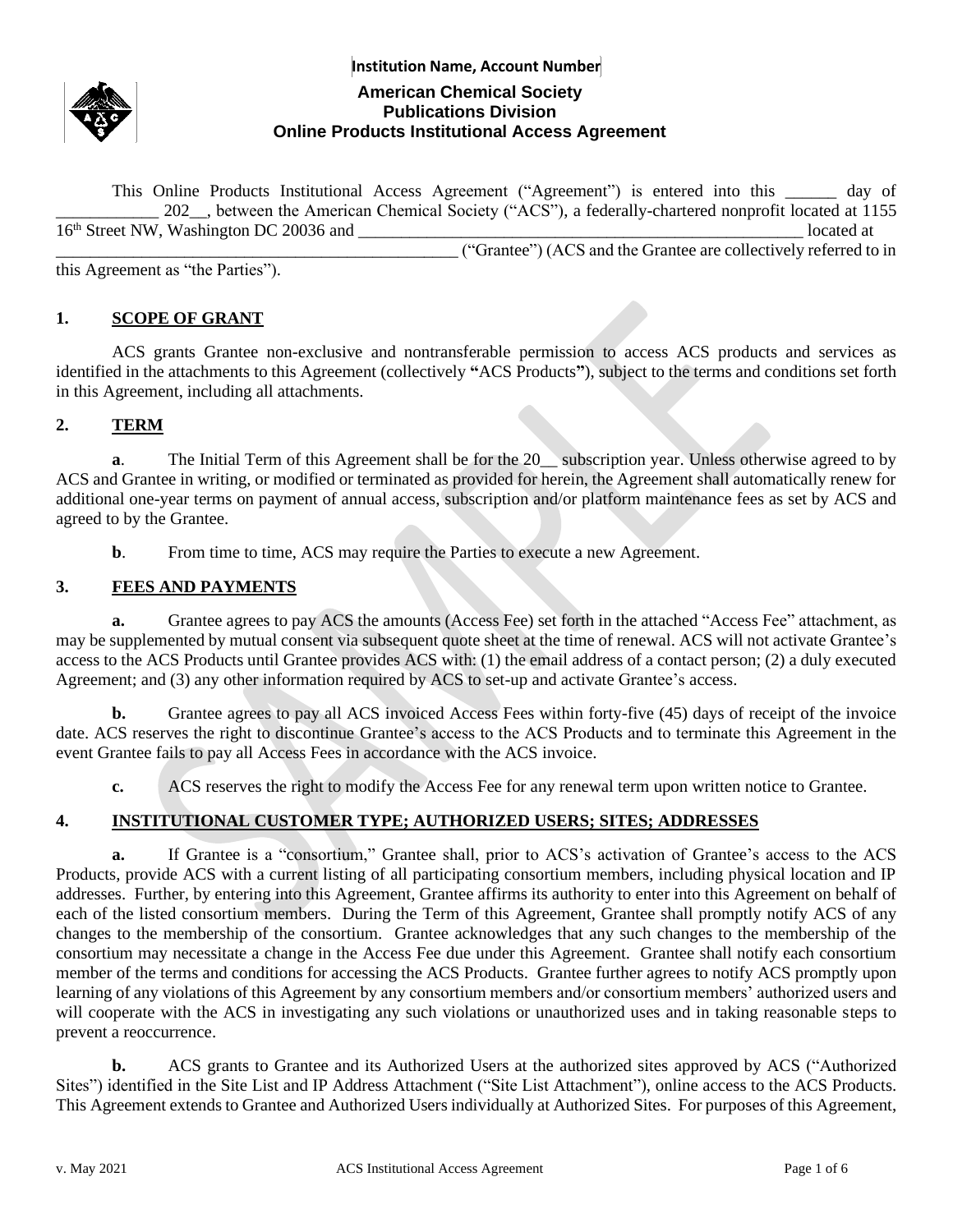#### **Institution Name, Account Number**

"Authorized Users" means, those serving in the capacity of employees, faculty and other teaching staff, and persons officially registered as full or part-time students located at an Authorized Site. Authorized Users may access the ACS Products from remote sites. Others who are physically present at an Authorized Site may access the ACS Products but may not do so from locations outside of an Authorized Site ("Other Users").

**c**. Authorized Users will be recognized and authorized by their Internet Protocol ("IP") addresses. Grantee is responsible for providing valid IP addresses. The form of the IP addresses must be acceptable to ACS as defined on the IP Address and Site List Attachment. IP Ownership must be verifiable and IP addresses must be directly affiliated with Grantee. Only those IP addresses submitted by Grantee, listed on the Site List Attachment, and approved by ACS will have access to the ACS Products. If the Grantee(s) plan to use a Proxy Server or enable Virtual Private Network (VPN) access, such access must be registered with ACS and use an ACS-approved configuration.

**d.** Grantee shall exercise reasonable care and shall be responsible for all access control to ensure only Authorized Users and Other Users access the ACS Products for Permitted Use as defined herein. All usage/downloads of ACS content by Authorized Users and Other Users that gain access through the Grantee's firewall, proxy servers and other gateways for users authorized via the ACS Approved IP addresses listed on the Site List Attachment will be factored into the Grantee's Access Fee. Grantee agrees to notify Authorized Users and Other Users of the relevant conditions for accessing ACS Products. Grantee further agrees to notify ACS promptly upon learning of any violations of this Agreement by Authorized Users and Other Users and will cooperate with the ACS in investigating any such violations or unauthorized uses and in taking reasonable steps to prevent a reoccurrence.

## **5. PERMITTED USES**

**a.** Authorized Users and Other Users may view, download, save, or print individual articles, individual book chapters, proceedings, Reagent Chemicals monographs or other individual items from the ACS Products for their personal scholarly, research, and educational use. If the Grantee is a commercial entity, Authorized Users may use ACS Products to support their scientific research undertaken in the normal course of their employment or in connection with the process of obtaining regulatory approval for drug products as provided herein. Authorized Users and Other Users may make a printed copy of individual articles, individual book chapters, proceedings, Reagent Chemical monographs, or other individual items from the ACS Products for the internal or personal use of others who are Authorized Users but who are unable to access the ACS Products. Authorized Users and Other Users may include (and are encouraged to provide) links to the ACS Products as part of course pack offerings or within an e-mail communications.

**b.** Except as set forth in Prohibited Uses herein, Grantee may use the ACS Products to fulfill requests for Interlibrary Loans ("ILL") by transmitting a copy of an article in PDF format via electronic transmission or by mail, fax, Ariel, or other ILL mechanisms. ILLs are permitted to support non-commercial scholarly research by patrons of other libraries such as public, school, or college libraries. Such ILL shall be limited to non-systematic, infrequent and sporadic transmissions to a third party, which as a general rule should mean a de minimis number of free article copies of individual journal articles, proceedings, individual book chapters, Reagent Chemicals monographs or other individual items from the ACS Products per year. Notwithstanding anything to the contrary, international cross-border ILL is not permitted. ILL to libraries of commercial entities is not permitted.

**c.** Grantee or Authorized Users may provide print or electronic copies of individual items taken from ACS Products to national or international regulatory authorities in connection with the preparation or submission of the Grantee's or Authorized User's applications for drug and product approval, provided that such applications do not amount to commercial redistribution for direct profit. Grantee and Authorized Users may supply print or electronic copies of individual items taken from the ACS Products when required by law.

**d.** Grantee or Authorized Users may reactively supply print or electronic copies of individual items taken from ACS Products to healthcare professionals or other third parties in response to enquiries relating to Grantee's medical products. Such copies must carry, without modification, those copyright notices already incorporated in the ACS Products. This use of the ACS Products is restricted to responding to enquiries only. For the avoidance of doubt, this excludes proactive or multiple supplies of articles for marketing, sales, or other purposes, including any activity that would replace a subscription or the purchase of reprints.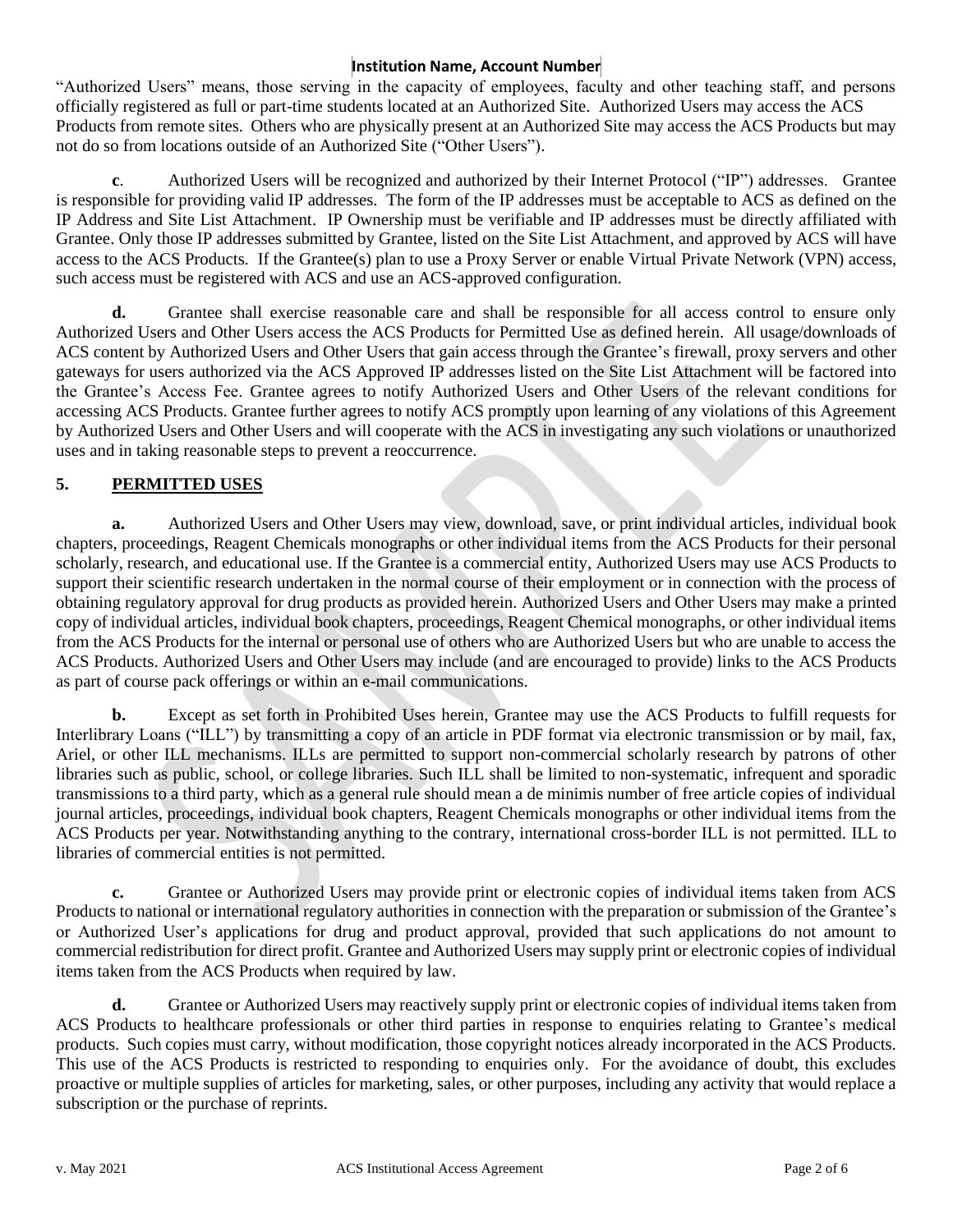## **6. PROHIBITED USES**

**a.** Except as provided in Permitted Uses herein, Grantee, its Authorized Users and Other Users agree not to forward, transfer, sell, rent, or otherwise knowingly distribute or provide access to the ACS Products or any portions thereof, to any third party. Individual articles, individual book chapters, proceedings, Reagent Chemicals monographs or other individual items from the ACS Products and other information obtained under this Agreement may not be used for fee-forservice purposes such as document delivery, except under a separately negotiated transactional agreement. The ACS Products may not be used to supply single articles, individual book chapters, proceedings, Reagent Chemicals monographs, or other individual items to ILL requesters that are employed by a commercial organization or by a library that belongs to a for-profit company without prior written approval of ACS.

**b.** Authorized Users and Other Users may not use ACS Products to support work performed on behalf of any commercial entity other than the Grantee. Grantee agrees to take all reasonable measures to ensure proper use of ACS Products by Authorized Users and Other Users, and agrees to remedy identified cases of prohibited use.

**c**. Authorized Users and Other Users may not modify, alter, or create derivative works of the materials contained in the ACS Products without prior written permission from ACS. Indexing, by human or machine means, aggregating, data mining, peer-to-peer (or similar) file-sharing are all prohibited uses unless an institution concludes a specific, separate agreement with ACS to do so. Authorized Users and Other Users may not use illustrations or other graphic excerpts or abstracts without a complete citation and the inclusion of a persistent URL link to the appropriate material within ACS Products.

**d.** Individual articles, book chapters, Reagent Chemicals monographs, and other individual items from the ACS Products that include information obtained as a result of access to the ACS Products are not to be systematically downloaded, re-published in any media, print or electronic form. Individual articles, book chapters, Reagent Chemicals monographs, or other individual items from the ACS Products may not be downloaded in aggregate quantities or centrally stored for later retrieval.

**e.** Grantee acknowledges that ACS may prevent Grantee, its Authorized Users and Other Users from using, implementing, or authorizing use of any computerized or automated tool or application to search, index, test, or otherwise obtain information from ACS Products (including without limitation any "spidering" or web crawler application) that has a detrimental impact on the use of the services under this Agreement. Grantee agrees to assist ACS in correcting unauthorized use of such methods or applications and acknowledges that ACS may from time-to-time implement tools or other controls on the ACS Products to regulate or restrict use of computerized or automated applications that are used to search, index, test, or obtain information from the ACS Products. ACS acknowledges that Grantee may not be able to prevent its Authorized Users and Other Users from using such methods or applications.

**f.** Grantee is required to notify ACS of any infringements of copyrights or unauthorized use of which they become aware. Grantee will cooperate with the ACS in investigating any unauthorized uses and in taking reasonable steps to prevent a reoccurrence.

## **7. TRIAL AND/OR NEW SUBSCRIPTIONS**

Grantee may from time to time during the Term of this Agreement desire access to other ACS products and/or services not identified in this Agreement as ACS Products, either for a limited, trial period ("Trial Subscription") to determine its usefulness or suitability to Grantee or for changes to the list of ACS Products for the remainder of the Term of this Agreement. Similarly, Grantee may from time-to-time during the term of this Agreement desire access to other ACS products and/or services through the Metered Access Plan (MAP). Grantee's access to and use of any and all such additional ACS products and/or services shall be subject to and governed by all applicable Terms and Conditions of this Agreement.

## **8. ACCESS**

**a.** ACS shall use reasonable commercial efforts to provide continuous availability of ACS Products through the Internet. It is understood that availability will be subject to periodic interruption due to maintenance of the server(s), installation or testing of software, loading new information files, and downtime related to equipment or services outside the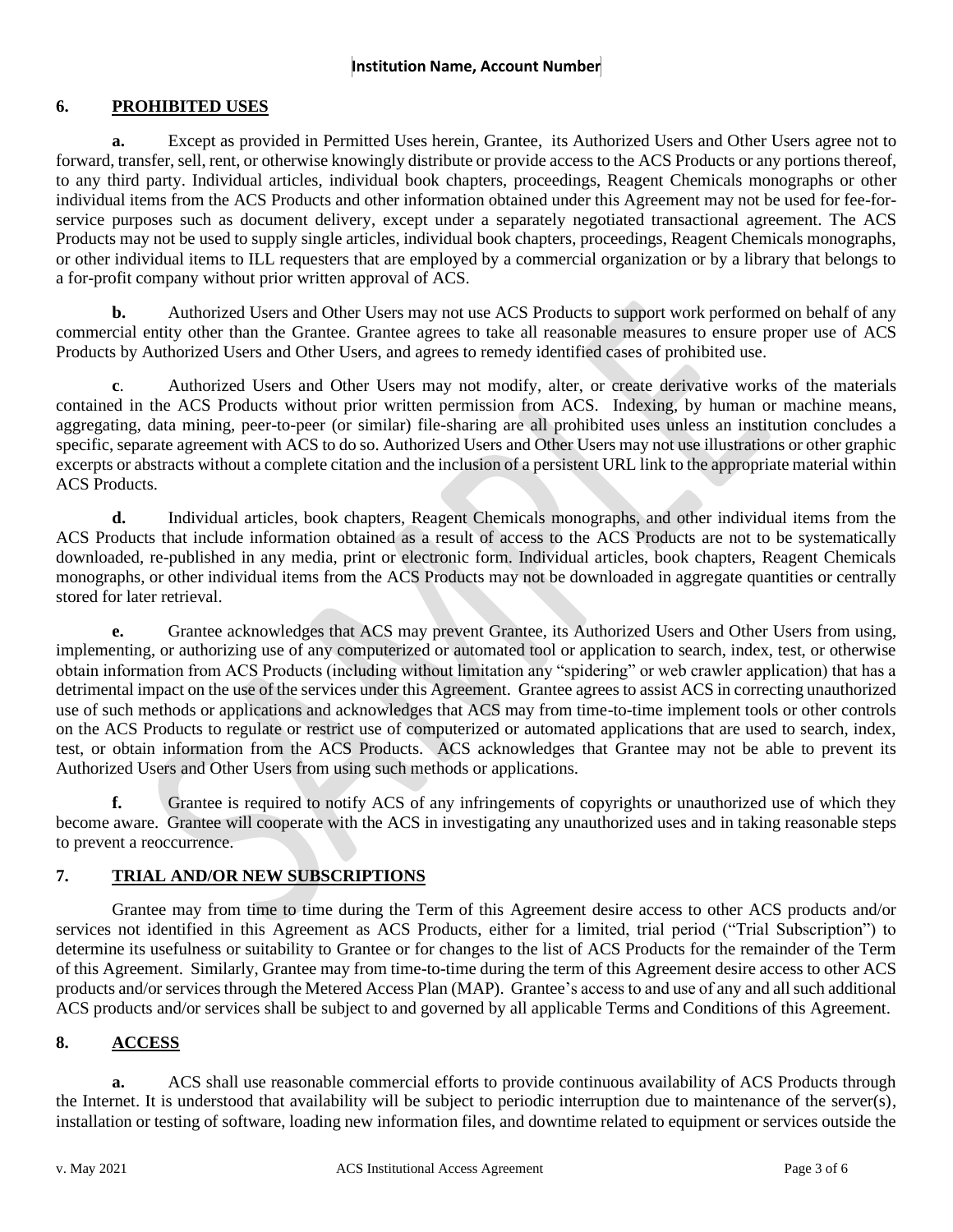### **Institution Name, Account Number**

control of ACS including public and private telecommunications services or Internet nodes or facilities. ACS shall not be liable for any delay, downtime, transmission error, software or equipment incompatibilities, force majeure or other failure of performance.

**b.** Except for termination for cause, upon request at the time of cancellation or expiration of this Agreement, Grantee will be provided access to the ACS Products from the ACS Web Editions published during Grantee's subscribed access period only. Upon cancellation of all or part of subscribed access, Grantee may retain digital access rights to only those journals that were subscribed to and published during the time the Grantee had an active, paid subscription to ACS Web Editions. Such digital access rights shall be contingent upon payment of an annual post-cancellation platform maintenance fee. *Chemical & Engineering News*, Reagent Chemicals, Back-file or Archive products, eBooks Symposium Series, or content acquired via ACS Articles on Command, ACS Metered Access, and ACS Lab Packs have no post cancellation rights. Agreements that terminate through cause or default have no post cancellation rights under this program. Upon cancellation of ACS Products**,** no additional service will be provided save the aforementioned options for the ACS Web Editions.

**c.** ACS will make reasonable efforts to maintain the legacy archive of journal articles published in PDF format between 1879 and 1995. In the event that it proves commercially unreasonable for ACS to maintain the ongoing availability of the PDF legacy archive, ACS, in consultation with its customer advisory panel, will make a conservation copy of the archive available through an acceptable repository to institutions that have access via a separate agreement.

**d.** ACS will make reasonable efforts to maintain the ACS Symposium Series Archive, Current Editions of the Symposium Series, and other similar eBook published content, online published in PDF and/or HTML format. In the unlikely event that it proves commercially unreasonable for ACS to maintain the ongoing availability of the content, ACS, in consultation with its customer advisory panel, will make a conservation copy of the ACS Symposium Series Archive and Current Editions of the Symposium Series online available through an acceptable repository.

**e.** ACS agrees to provide Grantee COUNTER compliant or, in the event that COUNTER is superseded by another reporting standard, comparable usage reports via a self-service web site on a monthly basis for applicable ACS Products subscribed to by Grantee under this Agreement.

## **9. DISPUTES**

The Parties agree to enter into negotiations to resolve any controversy, claim or dispute ("Dispute") arising under or relating to this Agreement. The Parties agree to negotiate in good faith to reach a mutually agreeable resolution of such dispute within ten (10) days of written notice of the dispute or such other time period as ACS and Grantee mutually agree. If the dispute is not timely resolved, the Parties agree, on request of either Party, to resolve the dispute by binding and final arbitration in accordance with the Commercial Arbitration Rules of the American Arbitration Association then in effect. The arbitration shall take place in the District of Columbia, USA. The arbitrator(s) shall be bound to follow the provisions of this Agreement in resolving the dispute, and may not award specific performance or punitive damages. The decision of the arbitrator(s) shall be final and binding on the Parties, and any award of the arbitrator(s) may be entered or enforced in any court of competent jurisdiction. The Parties agree that the conduct and results of the arbitration will be kept confidential except as required by law. Notwithstanding anything in this Section to the contrary, disputes in which there is a claim for injunctive relief or other equitable remedy, including specific performance, may be brought in any court having competent jurisdiction throughout the world.

## **10. TERMINATION**

**a. Termination for Default.** If either party breaches a term of this Agreement, the other may send written notice of the breach, including a reasonable cure period of not less than seven (7) business days. If the breach is not cured within that time, or if the Parties do not reach a satisfactory agreement on extending the cure period, then the non-breaching party may terminate this Agreement effective immediately upon written notice. In the event Grantee wishes to restore access after a termination for default, if the reduced access period is less than ninety (90) days, there will be no reduction in Grantee's current subscription price. If the Grantee is reinstated after ninety (90) days access cancellation, the Grantee shall be required to pay a \$500 service charge prior to reinstatement. Once Grantee's account is in good standing, ACS will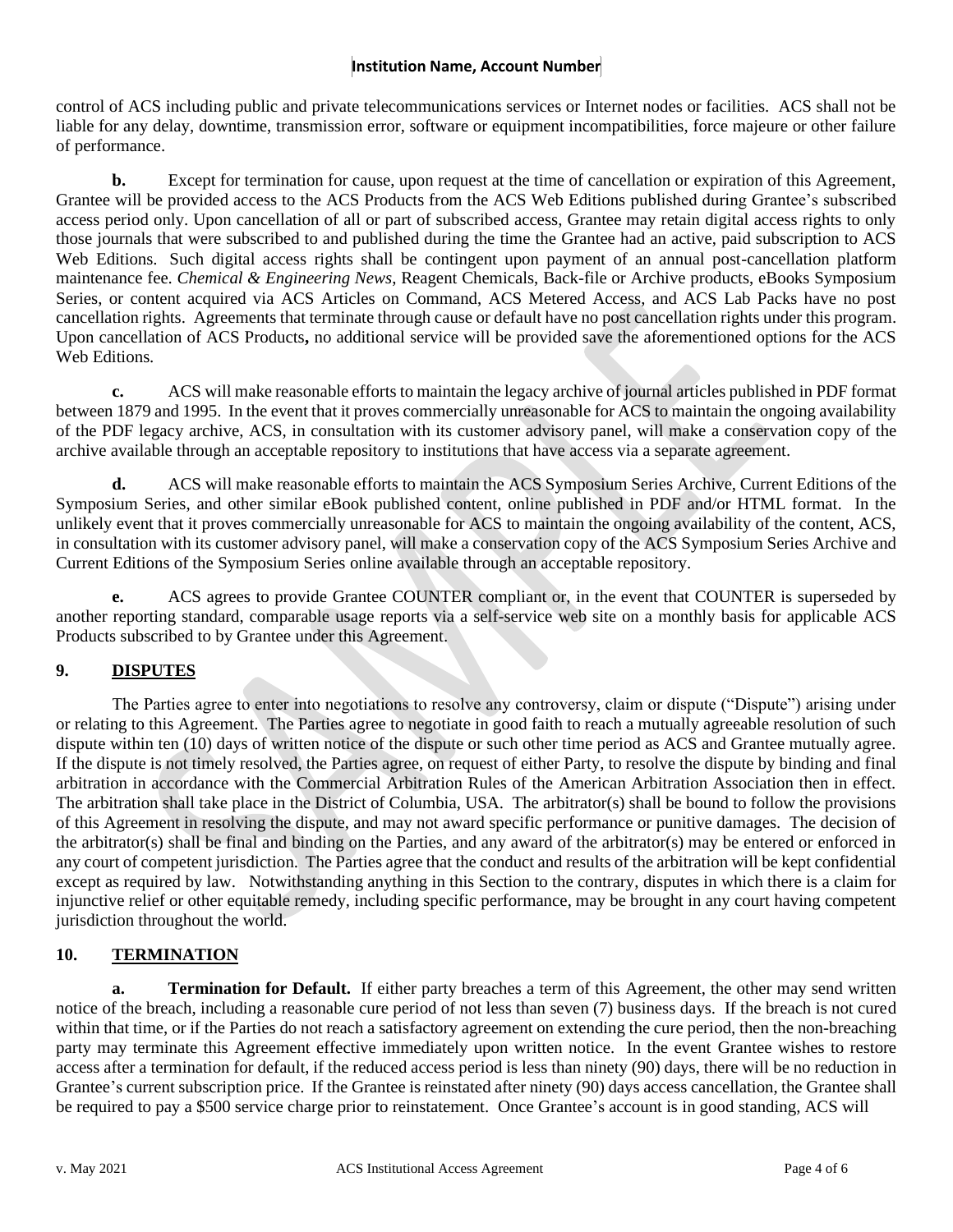#### **Institution Name, Account Number**

provide Grantee with a prorated credit for its following year's subscription fee equivalent to the reduced or terminated access period.

**b. Termination for Convenience.** Either party may cancel this Agreement at any time by providing the other party with sixty (60) days prior written notice. In the event of such a termination by Grantee, Grantee shall not receive a pro-rated refund of the unused Access Fee, and in the event of such a termination by ACS, Grantee shall be entitled to receive a pro-rated refund of the unused Access Fee. Notwithstanding, in cases of multi-year subscriptions, Grantee may not cancel this Agreement until after the completion of the agreed-upon multi-year Term.

## **11. COPYRIGHTS; OTHER INTELLECTUAL PROPERTY RIGHTS**

Except as otherwise specifically noted, ACS is the owner of all right, title and interest in the content of the ACS Products, including, without limitations, individual journals, articles, abstracts, book chapters, proceedings. All ACS Products are protected under the Copyright Laws of the United States Codified in Title 17 of the U.S. Code and subject to the Universal Copyright Convention and the Berne Copyright Convention. Grantee agrees not to remove or obscure copyright notices. Grantee acknowledges that it has no claim to ownership of any part of the ACS Products or other proprietary information accessed under this Agreement.

The names "American Chemical Society," "ACS" and the titles of the journals and other ACS Products are trademarks of ACS.

## **12. DISCLAIMER OF WARRANTIES; LIMITATION OF LIABILITY**

ACS warrants that it is entitled to grant this Agreement. EXCEPT AS SET FORTH IN THE PRECEDING SENTENCE, ACS MAKES NO WARRANTY OR REPRESENTATION OF ANY KIND, EXPRESS OR IMPLIED, WITH RESPECT TO THE ACS PRODUCTS INCLUDING THEIR OUALITY, ORIGINALITY, SUITABILITY, SEARCHABILITY, OPERATION, PERFORMANCE, COMPLIANCE WITH ANY COMPUTATIONAL PROCESS, MERCHANTABILITY OR FITNESS FOR A PARTICULAR PURPOSE.

ACS SHALL NOT BE LIABLE FOR: EXEMPLARY, SPECIAL, INDIRECT, INCIDENTAL, CONSEQUENTIAL OR OTHER DAMAGES ARISING OUT OF OR IN CONNECTION WITH THE AGREEMENT GRANTED HEREUNDER, THE USE OR INABILITY TO USE ANY ACS PRODUCT, ACS'S PERFORMANCE UNDER THIS AGREEMENT, TERMINATION OF THIS AGREEMENT BY ACS OR THE LOSS OF DATA, BUSINESS OR GOODWILL EVEN IF ACS IS ADVISED OR AWARE OF THE POSSIBILITY OF SUCH DAMAGES. IN NO EVENT SHALL THE TOTAL AGGREGATE LIABILITY OF ACS OUT OF ANY BREACH OR TERMINATION OF THIS AGREEMENT EXCEED THE TOTAL AMOUNT PAID BY GRANTEE FOR ACCESS TO ACS PRODUCTS FOR THE CURRENT YEAR IN WHICH SUCH CLAIM, LOSS OR DAMAGE OCCURRED, WHETHER IN CONTRACT, TORT OR OTHERWISE, INCLUDING, WITHOUT LIMITATION, DUE TO NEGLIGENCE. The foregoing limitations and exclusions of certain damages shall apply regardless of the success or effectiveness of other remedies. No claim may be made against ACS unless suit is filed within one (1) year after the event giving rise to the claim.

## **13. GRANTEE'S AUTHORIZATION**

In the event this Agreement is for a Consortium, Grantee represents and warrants that it has the right to enter into this Agreement on behalf of each and every one of the Consortium members. Grantee shall be responsible for compliance with all terms and conditions of this Agreement by all Consortium members and by all Authorized Users and Other Users. In the event this Agreement is not for a consortium, the undersigned represents and warrants that he/she has the right to enter into this Agreement on behalf of the Grantee.

#### **14. INDEMNIFICATION**

Grantee agrees to indemnify ACS against any and all claims brought by Authorized Users and/or Other Users and/or Consortium members against ACS and any claims brought against ACS resulting from any actions by Authorized Users and/or Other Users and/or Consortium members. If ACS has designated Grantee as a "consortium," all references to "Grantee" in this Agreement shall apply equally and fully to the Consortium and each of its members.